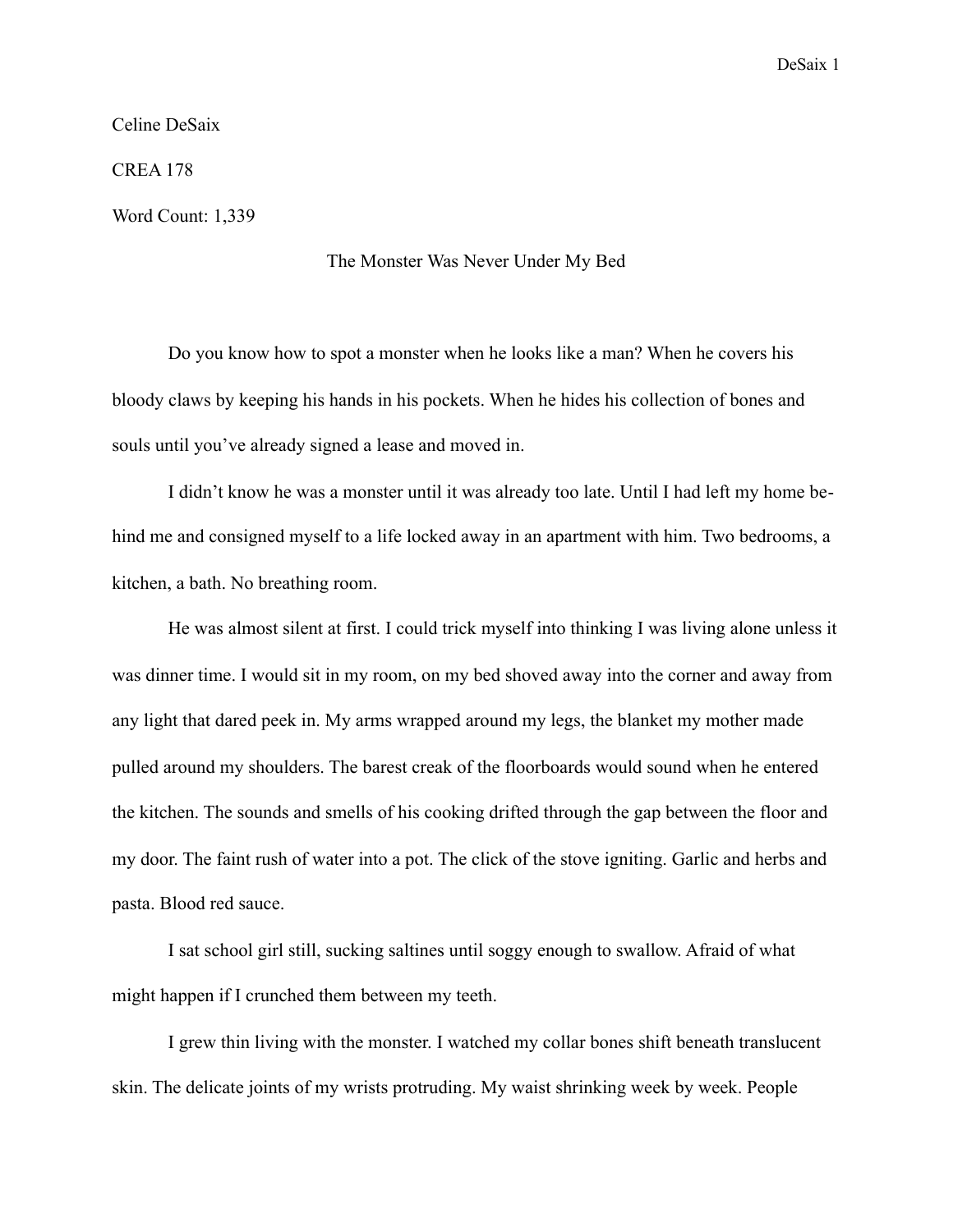winked, conspiratorially, and asked what was my secret. I could barely stand without getting dizzy.

 I lived in a gray room with one bed, one desk, one chair and one window with the shades always drawn. I didn't decorate - no posters or pennants or pictures. I deserved blank walls. Plain sheets and drab bedspreads, except for the blanket my mother made which laid on top. Knitted and colorful. As the days went by it became harder and harder to look at, the yarn too bright and each stitch a painful reminder of what I turned my back on.

I told her that I'd be fine. That she didn't have to worry about me. That I didn't need her anymore.

I hid the blanket in a box, tucked far underneath my bed.

 He started speaking to me at some point, it's hard to remember when. Sometimes I heard my father's voice - my young, foolish father from when I was five years old and he was thirty and still not settled down. Boisterous. Loud. Stupid. Sometimes it was my brother's. Sometimes an ex-boyfriend.

"Don't cook fish, I hate the way it smells."

The monster controlled my meals.

"Don't play that song, I hate the way it sounds."

I could hear his music through the thin walls. The vibrations nestled under my skin.

"You have bags under your eyes. You would sleep better in my bed."

 Those nights held the most agony for me. He grinned with his many sharp teeth. He loomed in my doorway until I had to say yes. I laid on my side, straight and stiff and pinning my arm underneath myself until it became numb. My nose was squished against the wall as I faced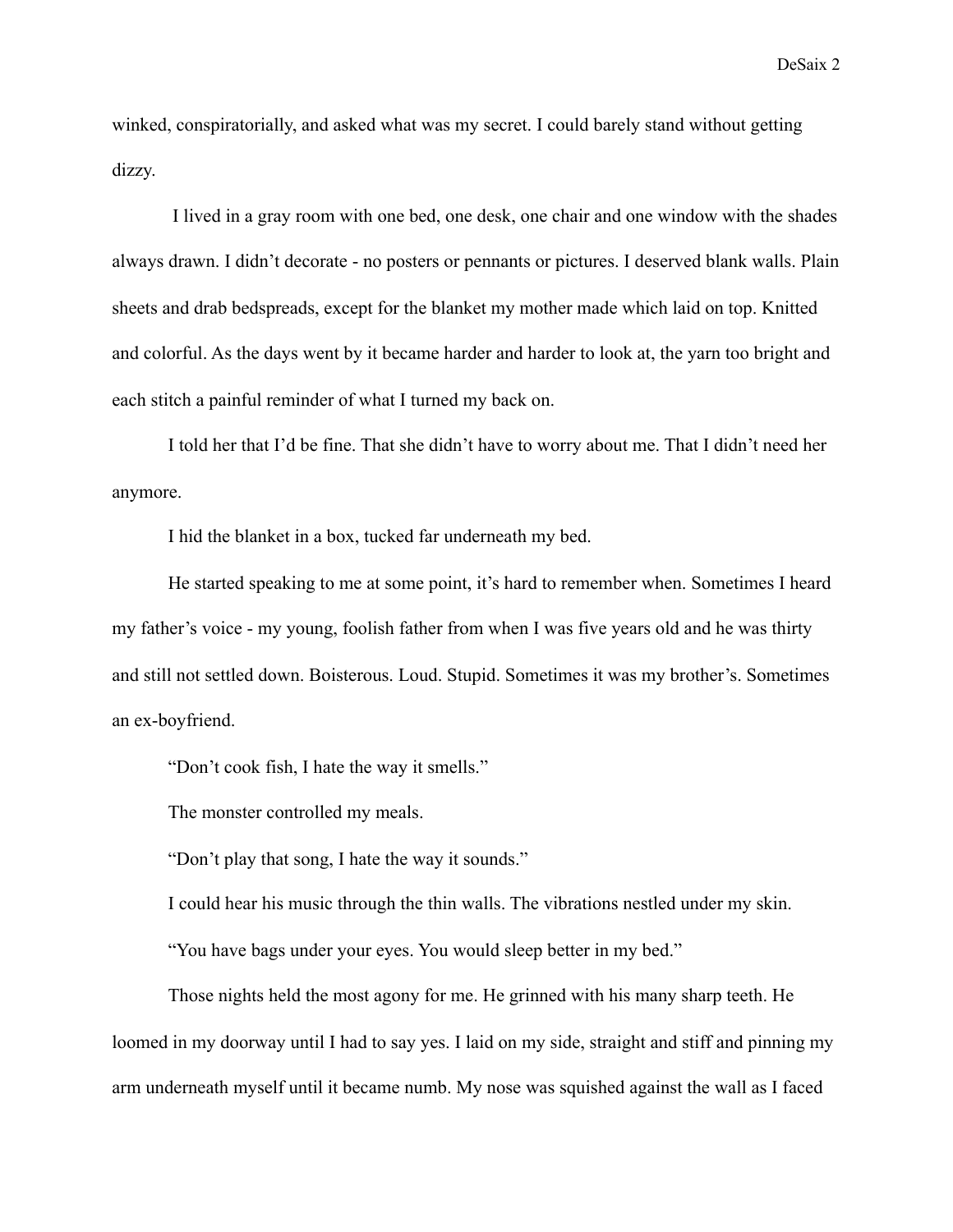away from him, trying to get far away in a twin-sized bed. His breath was hot and sticky against my neck. I didn't sleep at all. I didn't know how to say no.

 I waited for the minutes to tick by. One second at a time. I lived like a bomb was counting down. I prayed for it to reach zero.

 The monster, with his matted fur and cracked lips and rancid breath, was amused by how I clung to anything shaped like kindness.

A church.

A boy.

A girl.

 I never invited anyone over. How could I? I lived in a void. There was nothing, I had nothing, except for the shell of myself, and the monster. I sought refuge in anyone or anything that could provide it. I slept on couches and floors, in clothes that didn't belong to me.

 But how long can you take people looking at you with pity? With big eyes and worried brows and an *"oh, you poor thing"* waiting to break out of their throats. I didn't even have to tell anyone that I lived with a monster. It was like I was marked. They all saw it. They all tried to help but this bomb was strapped to *my* chest. My burden to bare.

I stopped going to church.

I ignored the boy.

I pushed away the girl.

 Too stubborn, too stuck, I pretended that the monster was my friend. If I closed my eyes and held my breath I could almost believe it too. I ate what he fed me without tasting it. I drank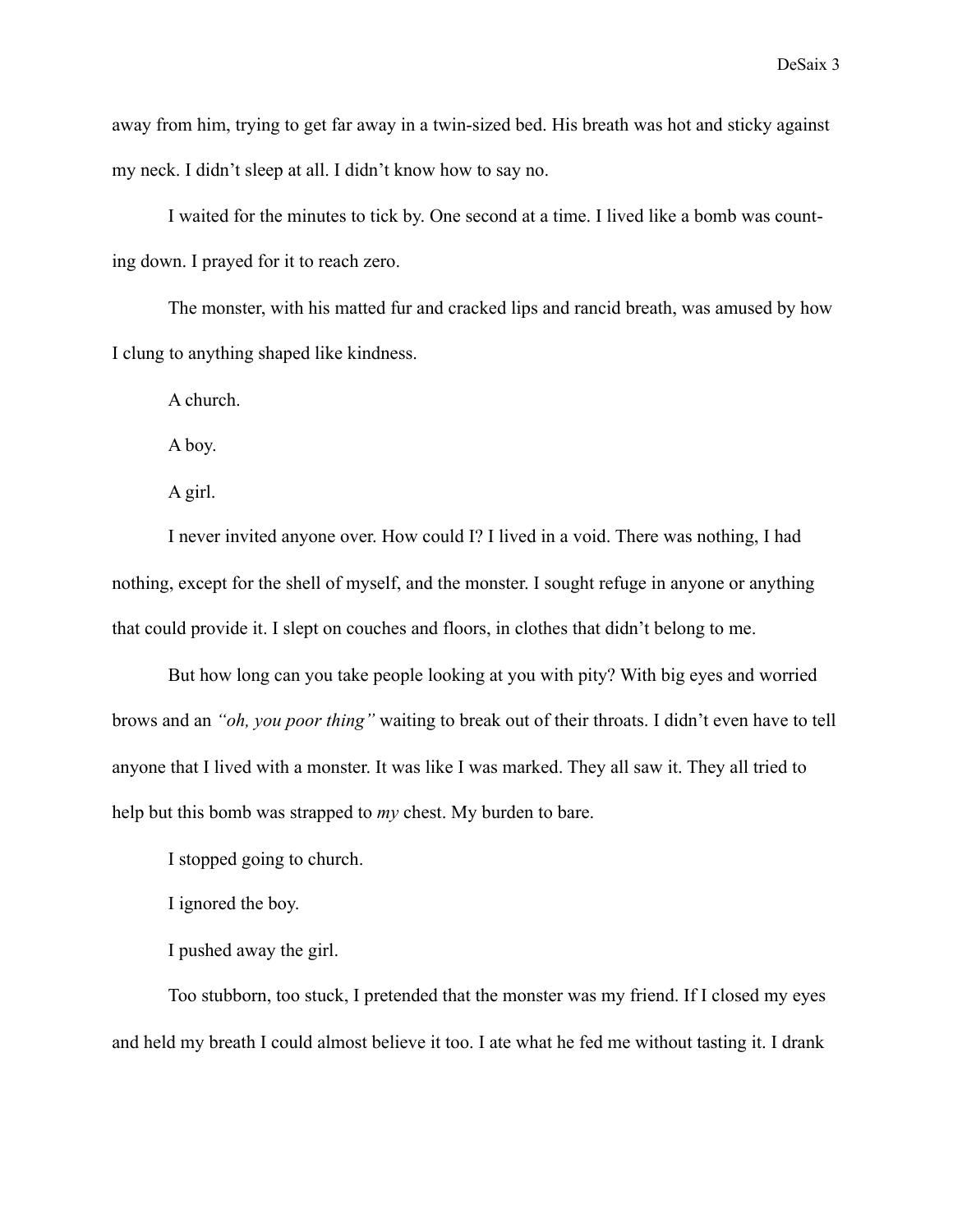whatever he poured in my glass without questioning it. I swayed to the music he liked, too weary to dance.

 There wasn't much time left. The days dwindled. The bomb ticked, and ticked, and ticked.

 I was fading, becoming smaller and smaller. There was never enough warmth in my body. I buried myself in thick layers - leggings and wool socks under jeans, shirts and hoodies under sweaters. I shivered under my sheets and comforter.

 I needed something else to keep me warm. I remembered the blanket my mother made me. How could I forget? As I pulled it out of its hiding place. The warmth radiated as I wrapped it around myself once more. I knew something must be done.

I kept a lighter. I could buy gasoline.

 Do you know how to start a fire? How to burn a monster alive? I didn't until I tried it myself.

 I was exhausted carrying the cans from the gas station down the street. My muscles were weak, my lungs could never hold enough air. I stopped in the stairwell of my apartment complex to catch my breath, the cans not quite hidden in big plastic bags, stayed at my feet. No one saw, no one cared. I was just a girl in an empty stairwell planning arson.

 I stored the cans under my bed, behind a box of baggy clothes and a box of textbooks I no longer needed.

 I waited to regain my strength for days. I slept through classes and exams, ignored calls from friends. When I couldn't get out of bed I ran through my plan over and over, even watching myself start the fire in my dreams.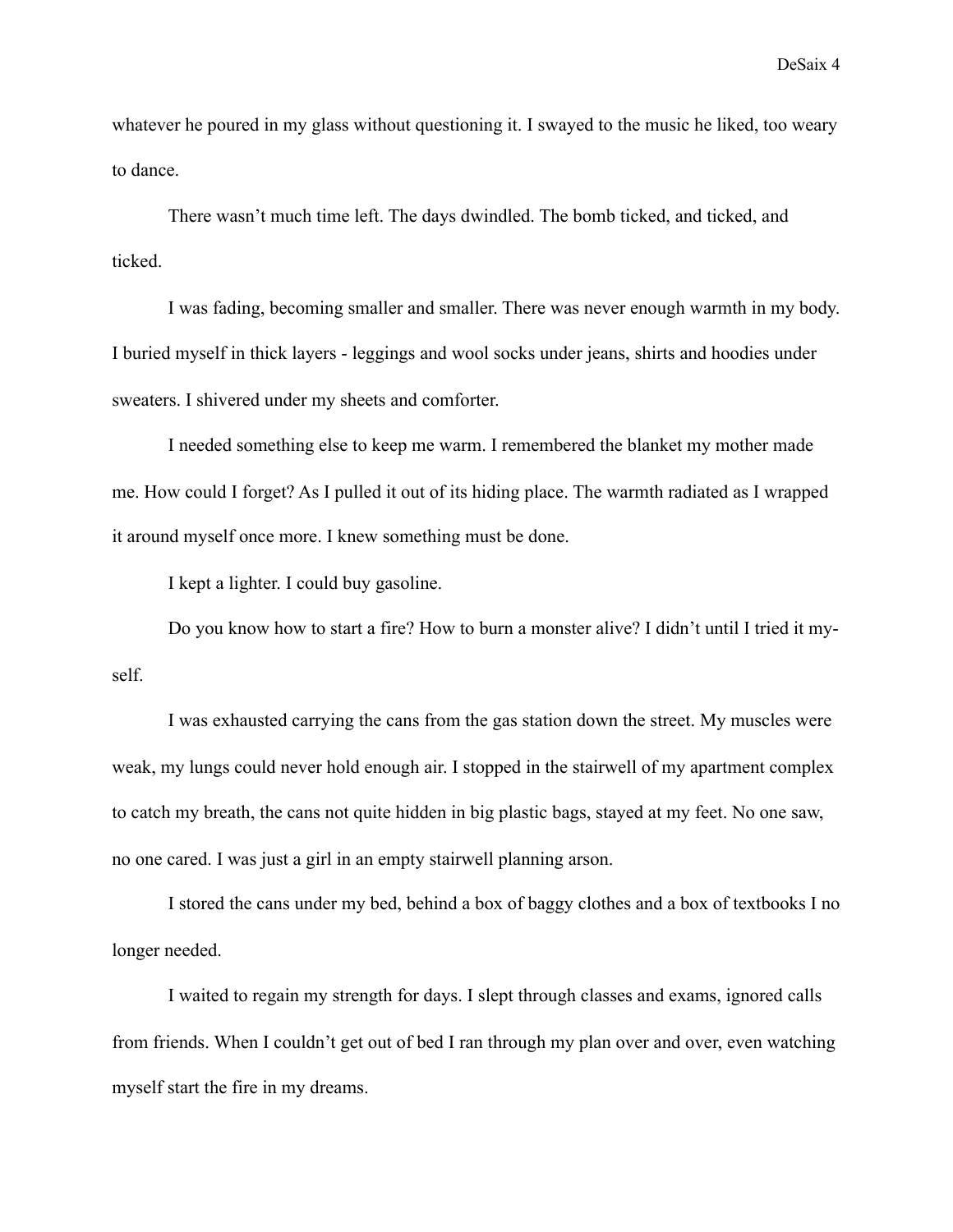I just needed one day without weakness.

But my soul was snatched from my body, my dignity and my pride waned. It felt impossible to stand.

 One night the monster stalked past my door, footsteps heavy with delight. My heart pounding in his hand. I felt a single scratch from a claw and I screamed.

 "Your guilt and shame is syrupy sweet." He whispered through the door. He licked that claw clean. "I think I'll let your heart soak in it a little while longer."

 He stomped off to bed and slammed the door. I couldn't stop shaking. My eyes were blurry with tears.

 I cloaked myself in the blanket my mother made me, running my nervous fingers over the bands of color until I was calm. I waited and waited until I was sure the monster was asleep. His snores filled the place, filled my head. I couldn't think, I couldn't plan. I had to act.

I scattered books and papers round the living room. I poured gasoline over wood and carpet. I splashed it on the walls. I drenched everything I could.

I walked in bare feet, splashing in the puddles. The lighter flickered in my hand. The blanket dragging behind me, sopping wet.

I pulled my blanket around myself, tight, as I crept into his room. I saw my heart beating next to him as he slept. I heard it's loud, pathetic drumming. I doused everything in gasoline.

The monster had his crimson eyes open, wide and panicked, as I dropped the lighter. Our screams were engulfed by the roaring flames. The blanket my mother made me cloaking me in fire and pain.